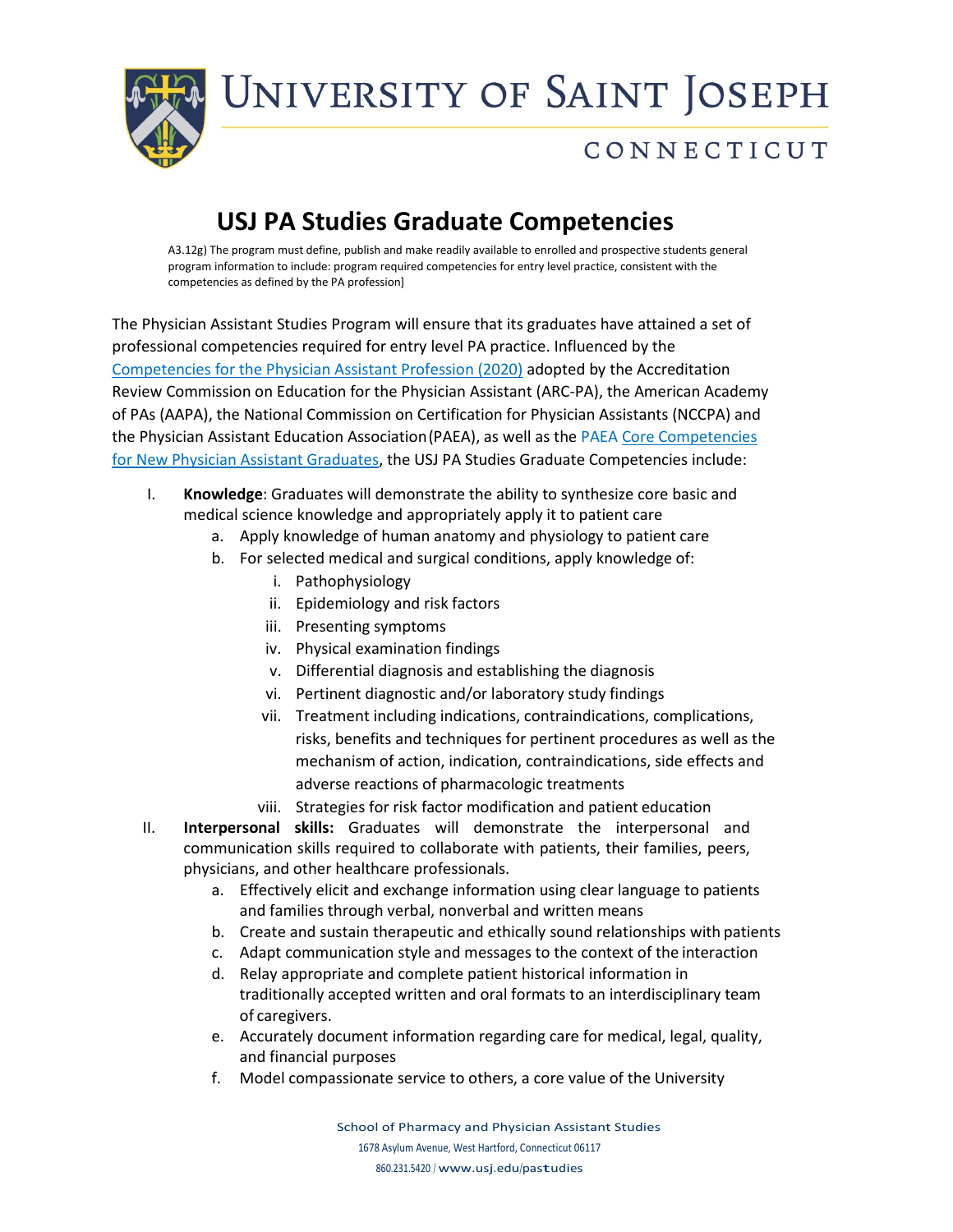UNIVERSITY OF SAINT JOSEPH



#### CONNECTICUT

- III. **Patient care, Clinical Reasoning and Problem-solving Skills:** Graduates will demonstrate the ability to obtain a detailed, accurate patient history, sensitive to the individuality of the patient, perform an appropriate physical exam, develop a comprehensive differential diagnosis, order and interpret necessary diagnostic studies, make the correct diagnosis and institute appropriate care.
	- a. Accurately obtain the appropriate history in comprehensive and focused interviews
	- b. Perform comprehensive and focused physical exams, identifying pertinent information
	- c. Recognize normal and abnormal anatomy and physiology
	- d. Relate pathophysiologic principles to specific disease processes
	- e. Accurately develop a comprehensive differential diagnosis and arrive at the most likely diagnosis
	- f. Use diagnostic equipment safely and appropriately
	- g. Select, collect and interpret appropriate diagnostic or laboratory studies
	- h. Employ clinical reasoning and problem-solving abilities in patient care scenarios
	- i. Determine the appropriate pharmacologic therapy for selected medical conditions
	- j. Monitor pharmacologic regimens and adjust as appropriate
	- k. Recognize and initiate treatment for life-threatening emergencies
	- l. Counsel and educate patients and their families
	- m. Employ information technology to support patient care decisions and patient education
	- n. Perform medical and surgical procedures essential to the specialty of practice
	- o. Provide culturally competent, patient-centered, quality medical care to patients across the lifespan in a variety of settings.
	- p. Utilize information resources to locate, appraise, and integrate evidence from scientific studies related to a patient's health
	- q. Apply knowledge of study designs and statistical methods to the appraisal of clinical literature and other information on diagnostic and therapeutic effectiveness
	- r. Utilize information technology to manage information, access medical information, and support education
- IV. **Professionalism:** Graduates will demonstrate professionalism in their interactions with patients, peers, and other healthcare professionals.
	- a. Recognize personal and professional limitations
	- b. Be unimpaired by substance, mental illness and cognitive deficiency
	- c. Demonstrate respect, compassion, integrity and a sensitivity to cultural, ethnic and generational specifics
	- d. Incorporate the principal of patient autonomy to patient care
	- e. Demonstrate knowledge and obedience of legal and regulatory requirements as well as the appropriate role of the physician assistant
	- f. Develop professional relationships with physician supervisors and other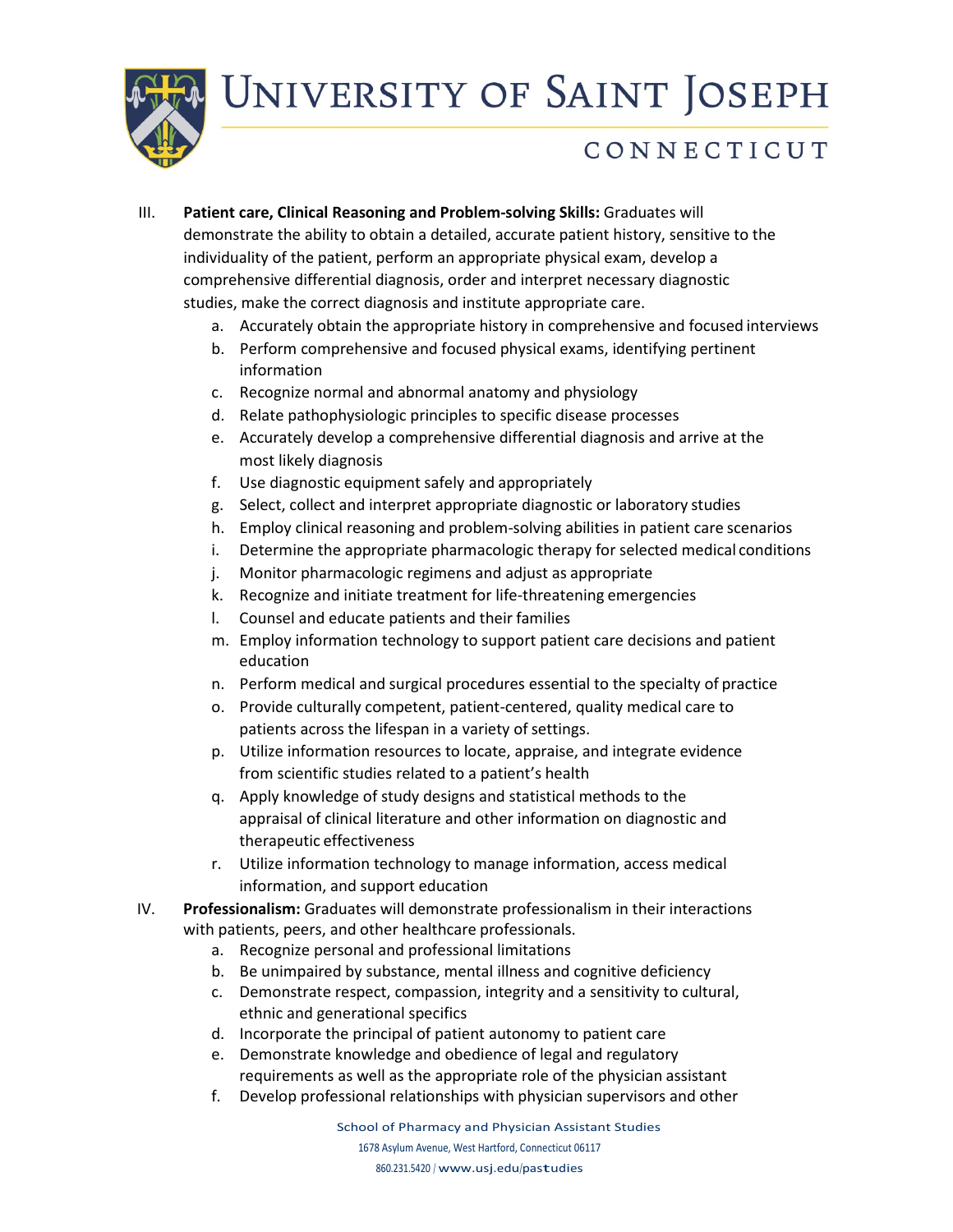

# UNIVERSITY OF SAINT JOSEPH

## CONNECTICUT

health care providers

- g. Show accountability to patients, society, and the profession
- h. Demonstrate emotional resilience and stability, adaptability, flexibility, and tolerance of ambiguity and anxiety while maintaining life balance and healthy behaviors
- i. Develop a plan for maintaining excellence and on-going professional development
- j. Employ insight to assess and improve clinical skills, patient care and professional interactions.
- k. Employ ethical principles pertaining to the provision or withholding of clinical care, confidentiality of patient information, informed consent, and business practices
- l. Utilize self-reflection, critical curiosity, and initiative
- m. Recognize and appropriately address personal biases, gaps in medical knowledge, and physical limitations in oneself and others
- n. Seek and accept constructive criticism pertaining to judgement and performance
- o. Employ appropriate professional communication skills in verbal, written andelectronic formats
- V. **Systems and Problem-based Improvement:** Graduates will demonstrate an understanding of the American healthcare system as well as the role of other healthcare professionals and strive to improve the health care system.
	- a. Apply knowledge of beneficence, non-maleficence, quality, efficacy and cost to provide patient-centered care within the greater health system
	- b. Analyze practice experience and perform practice-based improvement activities using a systematic methodology in concert with other members of the health care delivery team
	- c. Advocate for quality patient care and assist patients in dealing with system complexities
	- d. Partner with supervising physicians, health care managers, and other health care providers to assess, coordinate, and improve the delivery and effectiveness of health care and patient outcomes
	- e. Accept responsibility for promoting a safe environment for patient care and recognizing and correcting systems-based factors that negatively impact patient care
	- f. Recognize and appropriately address system biases that contribute to health care disparities
	- g. Utilize information resources for the purposes of practice-improvement.
	- h. Understand the funding sources and payment systems that provide coverage for patient care
	- i. Practice cost-effective health care and resource allocation that does not compromise quality of care

December 2021